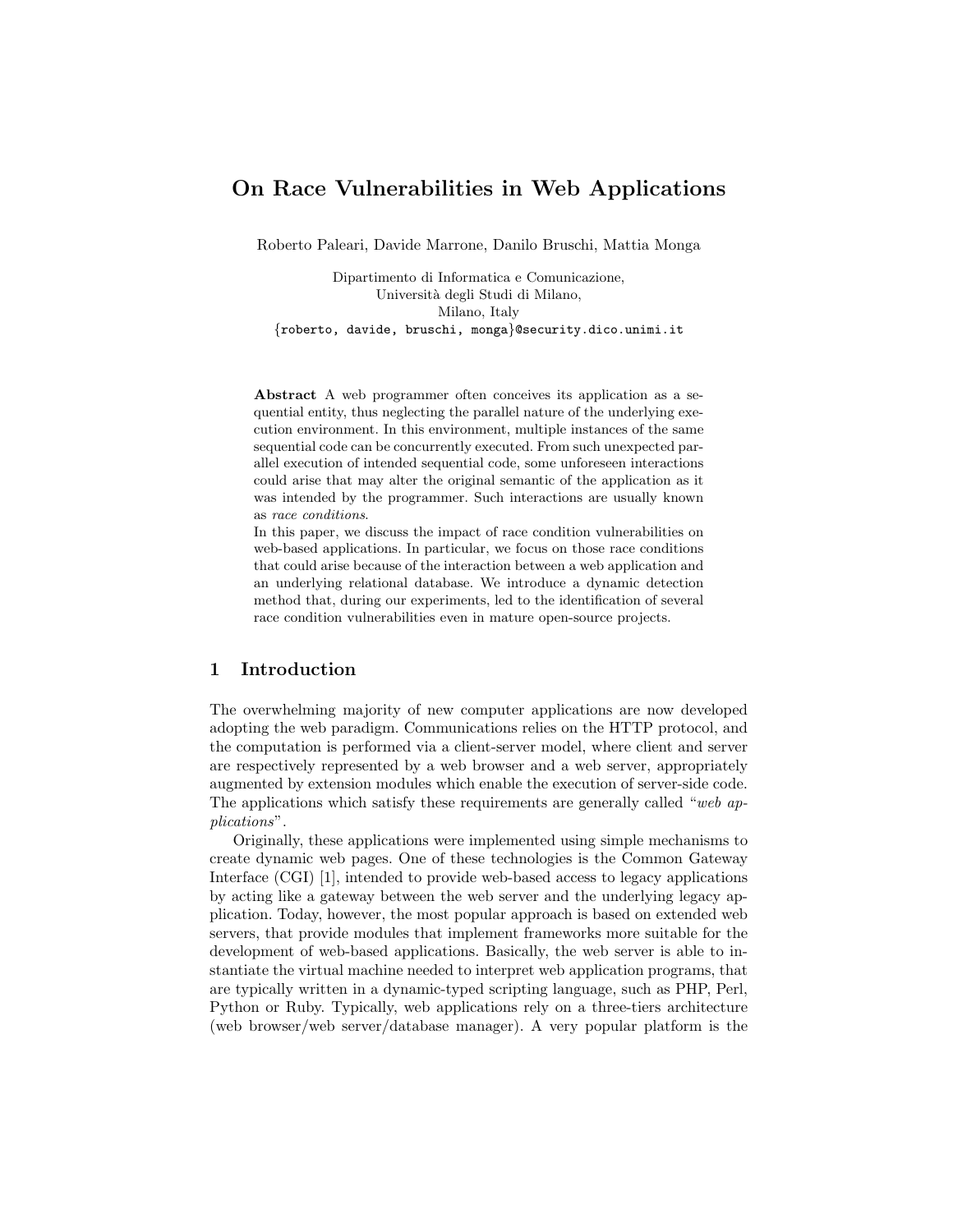so called LAMP solution stack [2]: a Linux machine runs an Apache web server which is able to control a MySQL database management system through a PHP script.

Web applications have been reported to be subject to different kinds of attacks, many of which are specific of the web environment [3]. Such vulnerabilities could lead to the compromise or disclosure of sensitive information. According to a recent analysis [4], more than 60% of the software vulnerabilities annually reported are specific to web applications. This is mostly due to the fact that it is often quite easy to create simple web applications, thus many of them are written by developers with low programming or security skills. Nevertheless, web applications are valuable targets for attackers, because they often interface with a back-end server that handles sensitive information as credit card numbers, e-mail addresses, financial records, etc.

The most recurrent flaws in web-based programs arise from the interaction between the application and the underlying relational database used as a longterm storage medium [5], while others depend on the incorrect handling of trust relations between clients and servers [6]. All these types of vulnerabilities can be ascribed to the lack of proper input validation: some parameters that are under the direct control of a client are not properly validated.

In this paper we will introduce and discuss a new form of vulnerability which affects web applications. Such a vulnerability emerged by observing the behavior of some web applications when forced to be executed concurrently, and it turned out that they suffer the typical race conditions symptoms. Although race conditions are a well understood problem, in this work we will show that the impact of such an issue on web applications is still largely unexplored. More precisely, most of the web applications are made of many different scripts, each performing simple and well-defined tasks, easily described by sequential code. However, it is often neglected that any time a user requires the execution of a server side script, such a script becomes the body of a new thread that is executed in a multi-threaded environment. This could lead to more application scripts instances being concurrently executed. If scripts are conceived as sequential code and if they use some shared resources (e.g., a database), the parallel execution of these multiple instances could provoke races. For example, by exploiting such concurrency problems, in our experiments we have been able to bypass brute forcing protections, exploit SMS gateways, circumvent anti-flooding mechanisms and we managed to submit multiple votes on polls where each user was constrained to vote just one time.

We further deep our analysis in order to identify detection strategies for race conditions in web applications. In particular, we are interested in the detection of those race conditions that could arise because of the interaction between a web-based application and an underlying relational database. The problem of detecting and mitigating race conditions has been extensively discussed in literature, but the literature is entirely focused on applications expressly written as concurrent. The problem we face in this paper is very different as it is related to detecting synchronization problems in sequential code which can be executed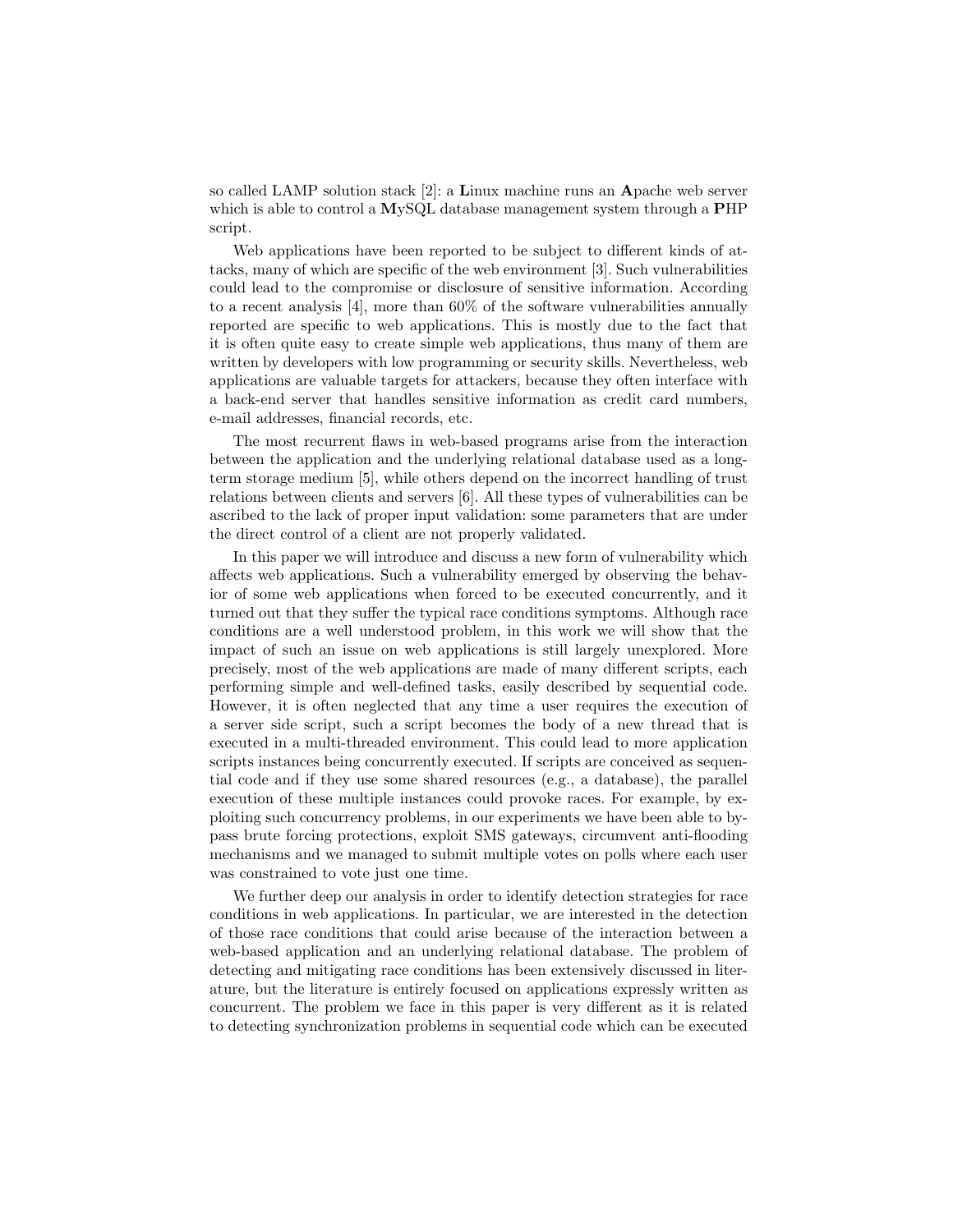concurrently. In other words, the problem is not, as usual, to analyze the correctness of a programmed synchronization policy, but to detect whether the implicit interprocess communication contained in a piece of sequential code could lead to security failures, when multiple instances of the code are executed concurrently.

We can summarize the key contributions of this paper as follows:

- We shed light on the impact of race conditions on web-based applications. Race conditions are a well-known problem, but the effects of those on webbased programs have not been underlined, so far.
- We propose a novel technique for the detection of race conditions that arise from the interactions between a web application and an underlying database. Our proposed method has been implemented in a prototype that led to the detection of several previously unknown vulnerabilities in mature opensource applications.
- We discuss possible countermeasures to hamper exploitation attempts.

This paper is structured as follows. In Section 2 we discuss the implications of race conditions on web-based programs and the impact of this kind of synchronization issues on real-world applications. Section 3 introduces our detection method together with some implementation details and experimental results. Possible countermeasures are analyzed during Section 4, while in Section 5 we discuss related work. Finally, Section 6 briefly concludes our paper.

# 2 Race Conditions in Web Applications

A race condition occurs when different parallel processes access shared data without proper synchronization [7]. Races are difficult to spot because the human mind is not good at extensively analyze the exceedingly high number of interleavings allowed by the operating system scheduler. Thus, concurrency is a typical source of vulnerabilities [8,9,10], and one of the oldest security problems [11]. Here we will show that the same phenomenon occurs in web applications.

Often web applications are conceived as a set of scripts that query and update an underlying database. In these situations, a programmer does not usually care about concurrency issues, and considers his scripts as executed by the web server in a strictly sequential order. So, he typically ignores the intrinsic architecture of the underlying web server, which enables multithreaded executions of code. Moreover, it is often neglected that the underlying DBMS represents a shared resource that can be concurrently accessed by multiple script instances. As we will show, by exploiting these facts, a malicious user could induce an application to behave differently from what the programmer meant.

As an example, consider the PHP script fragment depicted in Figure 1. In this example, the programmer wanted to implement an e-banking money transfer procedure: the user tries to withdraw an amount of money; the system checks if the user has that amount on his account (lines  $1-4$ ) and, if so, it authorizes the execution of the requested operation (line 5). Finally, the system updates the user's account by withdrawing the aforementioned amount (lines 6–7). Now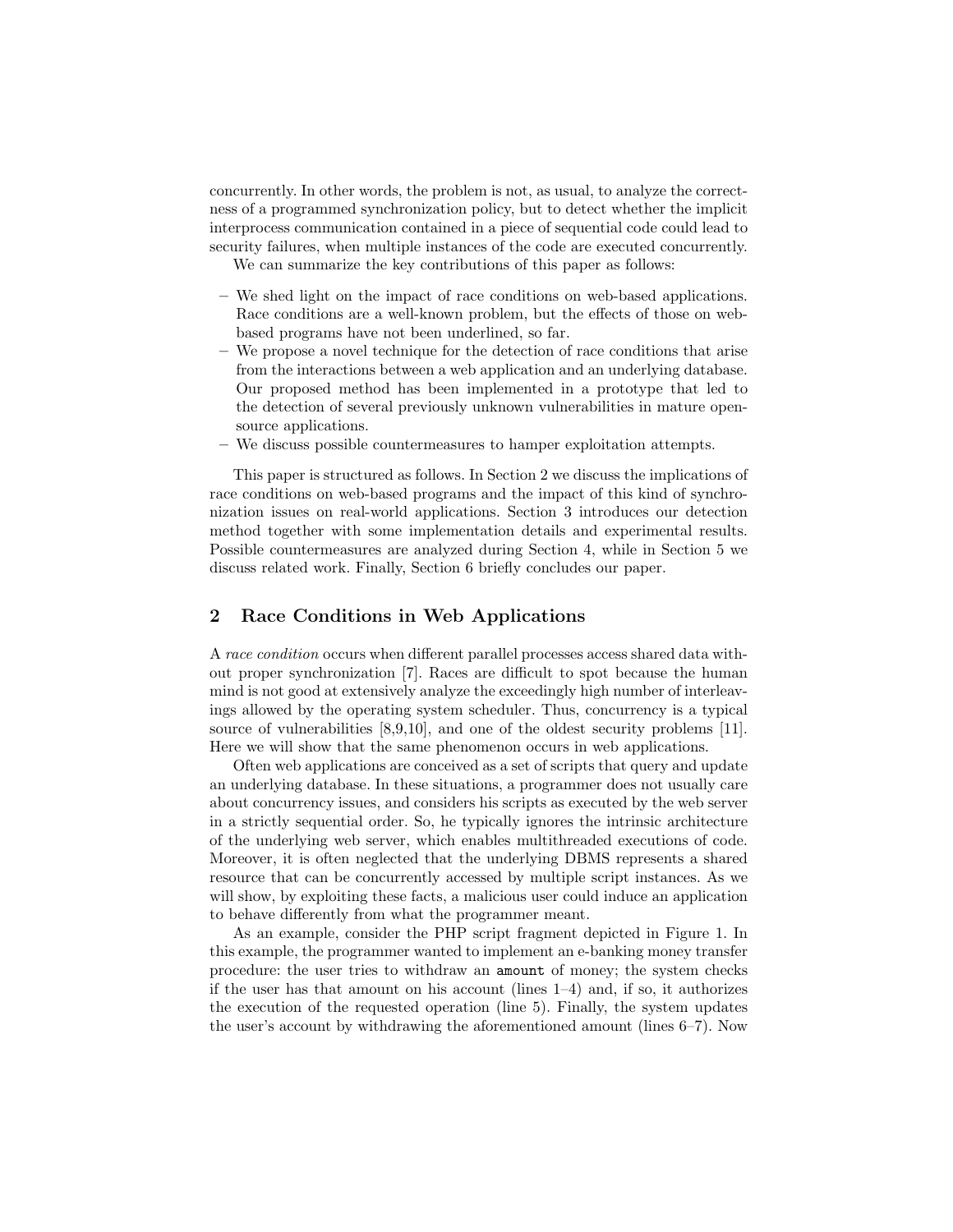- 1  $\text{Sres} = \text{mysqLquery}$  ("SELECT credit FROM Users WHERE id=\$id");
- 2
- $3$   $$row = mysql_fetch_assoc($res);$
- 4 if( $\text{from}$ 'credit']  $>= \$$ POST['amount']) {
- 5 (execute the requested operation)
- 6  $\text{Snew\_credit} = \text{Srow}[\text{'credit'}] \text{S_POST}[\text{'amount'}];$
- 7 \$res = mysql query("UPDATE Users SET credit=\$new credit WHERE id=\$id");
- 8 }

Figure 1. An example of a vulnerable PHP script fragment.

suppose that a script instance  $P$  executes the statement at line 3, thus retrieving from the database a tuple  $t$  of the Users relation. The procedure in Figure 1 would be prone to races if another script instance could obtain read or write access to  $t$  before  $P$  fully executes the query at line  $7$ . In fact, it can be easily verified that the parallel execution of multiple instances of this script fragment on the same server could result in a violation of the precondition of line 4.

Some solutions to this classical test  $\mathcal{C}$  set problem may be available, however here the main issue is that a typical programmer does not conceive his web application as a multi-threaded or multi-process entity.

In this paper we will focus on the detection of race condition vulnerabilities in PHP applications. However, our results are not language-dependent, and can easily be extended to other platforms, such as Perl, Python, and so on. Moreover, we also limit our analysis to the race conditions that could arise from the interactions between a web application and an underlying DBMS. It is worth noting that race conditions could derive from unmanaged access to any shared resource: a database is only an example of such a resource, even if probably the most common one.

Although not every race condition has necessarily security-relevant consequences, in our experiments we have been able to found a significant number of concurrency issues, so the overall probability of the security relevance of at least one of these defects is still significantly high.

We would also stress that the solution to these kind of problems cannot be delegated entirely to the DBMS implementors. Usually, even simple DBMSs do provide proper synchronization features that allow programmers to handle concurrency problems (e.g., locking statements, ACID transactions, . . . ) and they actually guarantee the atomic execution of each submitted query (or each submitted transaction). However, DBMSs cannot automatically recognize when a sequence of queries should be executed atomically, because this heavily depends on the application's logic. Thus, is up to programmers to properly use databaselevel synchronization primitives in order to avoid concurrency problems in their applications.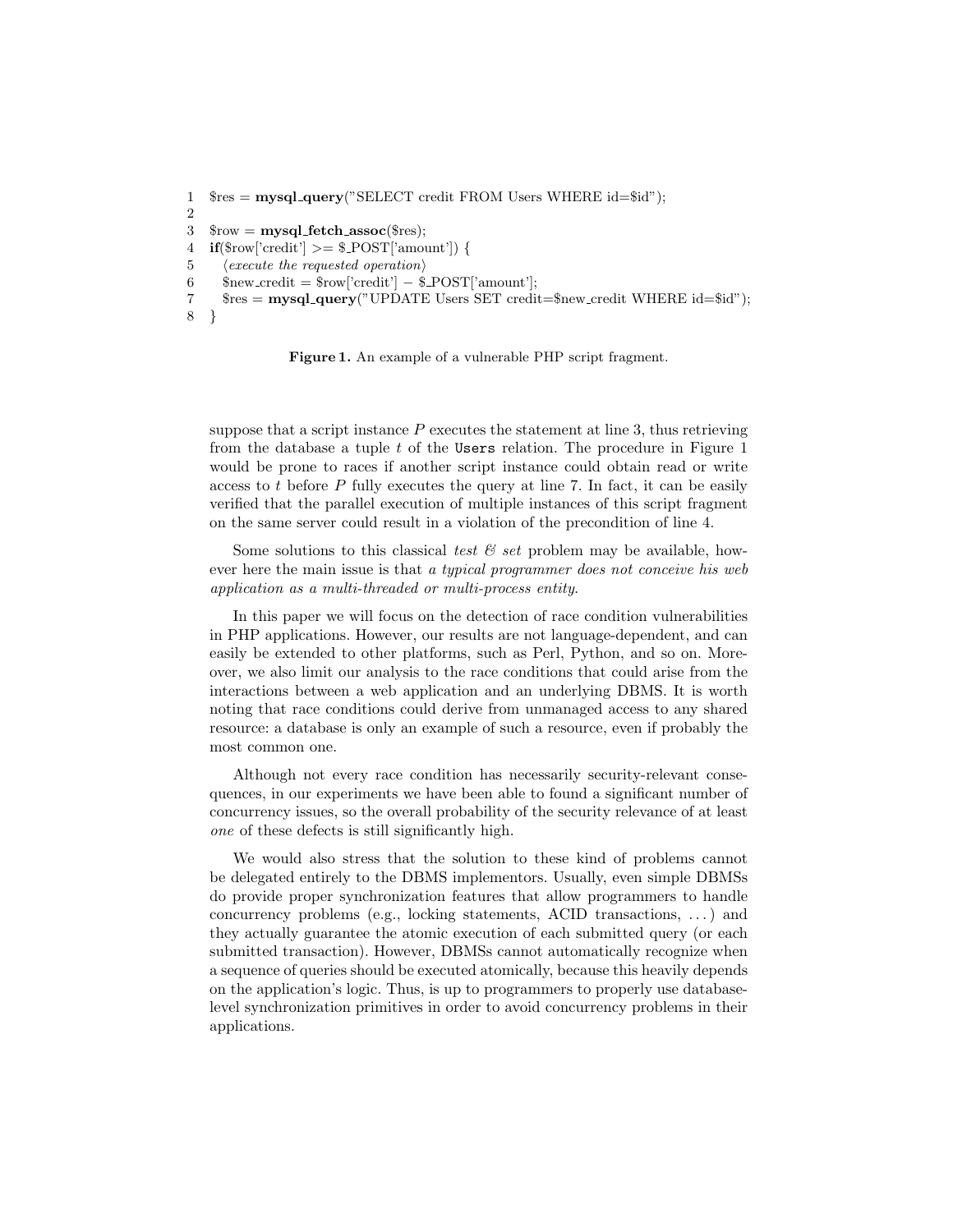## 2.1 Case Studies

In order to verify the impact of race condition vulnerabilities on real-world webbased applications, we tried to exploit two remote closed-source commercial systems, having only access to their external interfaces. The first application is managed by an Internet service provider, while the second one belongs to a telecommunication provider. For obvious reasons, the names of the corporates involved will not be disclosed. Both applications are designed to permit users to send SMS messages through a web interface, allowing only a limited number of SMS per user, per day. For both applications, our conjecture was that, when an authenticated user tries to send a message, the application checks his account information from the database. We imagined that the program first sent the message and finally updated the user's account. This behavior is very similar to the bank example reported in Figure 1. Then, we tried to exploit the remote applications. In the first case, we sent 11 parallel SMS requests. The remote service was supposed to accept only 10 requests, but we received 11 SMS messages on our mobile phone. In the second case, we sent 10 parallel requests. The application was supposed to discard all but one request, so we were quite surprised when we received all the 10 SMS messages.

This simple experiment leads us to believe that a consistent number of commercial (and maybe critical) real-world applications are vulnerable to similar attacks.

We have also tested mature open-source applications (e.g., phpBB3 [12] and Joomla! [13]): not even a single application from those we analyzed was found to be free from concurrency problems. Even if many of these defects cannot lead to compromise the application's logic, some of them can actually allow a malicious user to violate the security properties of the web-based application. Nevertheless, exploiting race condition-based vulnerabilities requires some knowledge about the application's logic and thus their exploitation is surely more difficult with respect to other categories of web vulnerabilities, such as cross site scripting (XSS [6]) or SQL injection (SQLI [5]). Despite these issues, we have been able to alter the original semantics of every real-world application we have analyzed during our experiments.

# 3 Detecting Race Conditions in LAMP-like Web Applications

In this section, we propose a method based on dynamic analysis for the detection of race conditions in LAMP-like web applications. The idea is to build a system which supports a programmer during the development of a web application, and which is able to automatically locate suspicious query sequences. Such an approach has been implemented in an experimental prototype.

We focused on those race conditions that arise from the interactions between an application and the underlying SQL-enabled relational database. Moreover, we are interested in the detection of those issues that could result from the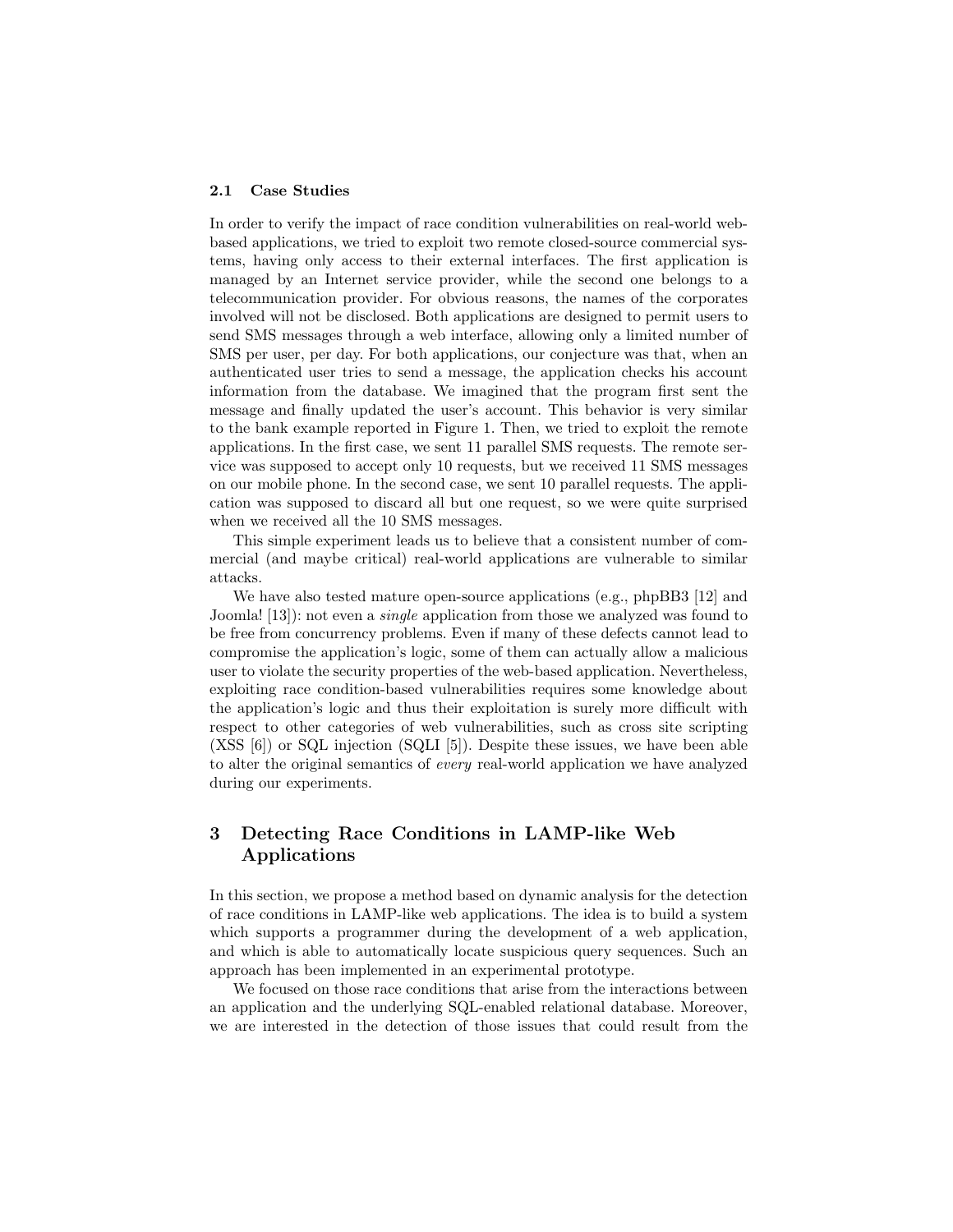execution of multiple instances of the same web application script. We leave the detection of inter-module race conditions for future work.

Our detection strategy is formed by the following components:

- 1. a SQL-query logger, which monitors a concrete execution of the web application to be analyzed and logs each query that the application submits to the DBMS;
- 2. an off-line analyzer, which examines the log files that have been produced by the SQL-query logger and detects the potential dangerous queries. Such a component is realized by two modules: the first one searches the log files for query interdependencies that could be considered as a symptom of the presence of a race condition; the second module refines the results obtained so far, by removing query pairs that are guaranteed to be race-free.

### 3.1 SQL-query logger

There are many different methods that can be employed in order to log database queries: we could for example intercept them at the DBMS level, or we could modify the module used by the application interpreter to interact with the underlying database; alternatively, we could intercept SQL queries at the application level, by hooking database-related functions. As we discuss in more detail in a following section, our current prototype implements the latter approach. Thus, at runtime, each time the application invokes a database-related function to submit a SQL statement to the DBMS, our logger module intercepts the query string. Then, each query that has been intercepted is recorded into a text file for the subsequent off-line analysis.

#### 3.2 Off-line analyzer: basic approach

Once database queries have been collected, the resulting log files are examined by our query analyzer. The idea behind our method is to exploit query interdependencies so that likely race conditions can be detected. More precisely, let  $q = \{s_1, s_2, \ldots, s_n\}$  be a query, where  $s_i$  denotes the schema objects (attributes or relations) referred to by  $q$ . We consider a schema object to be used by a query when its value is read. An attribute is *defined* by a query when it is altered by the execution of such a statement. Instead, we consider a relation to be defined by a query if it modifies the total number of tuples in that relation. As an example, a DELETE statement defines the relation that appears in its FROM clause, while it uses every schema object that appears in its WHERE clause.

Given a query q, we define  $use(q)$  and  $def(q)$  as the sets of schema objects that are respectively used and defined by q. Thus, we can formalize the notion of interdependence with the following definition:

**Definition 1.** Let  $(p,q)$  be a pair of SQL queries. Then,  $(p,q)$  are said to be interdependent if  $use(p) \cap def(q) \neq \emptyset$ .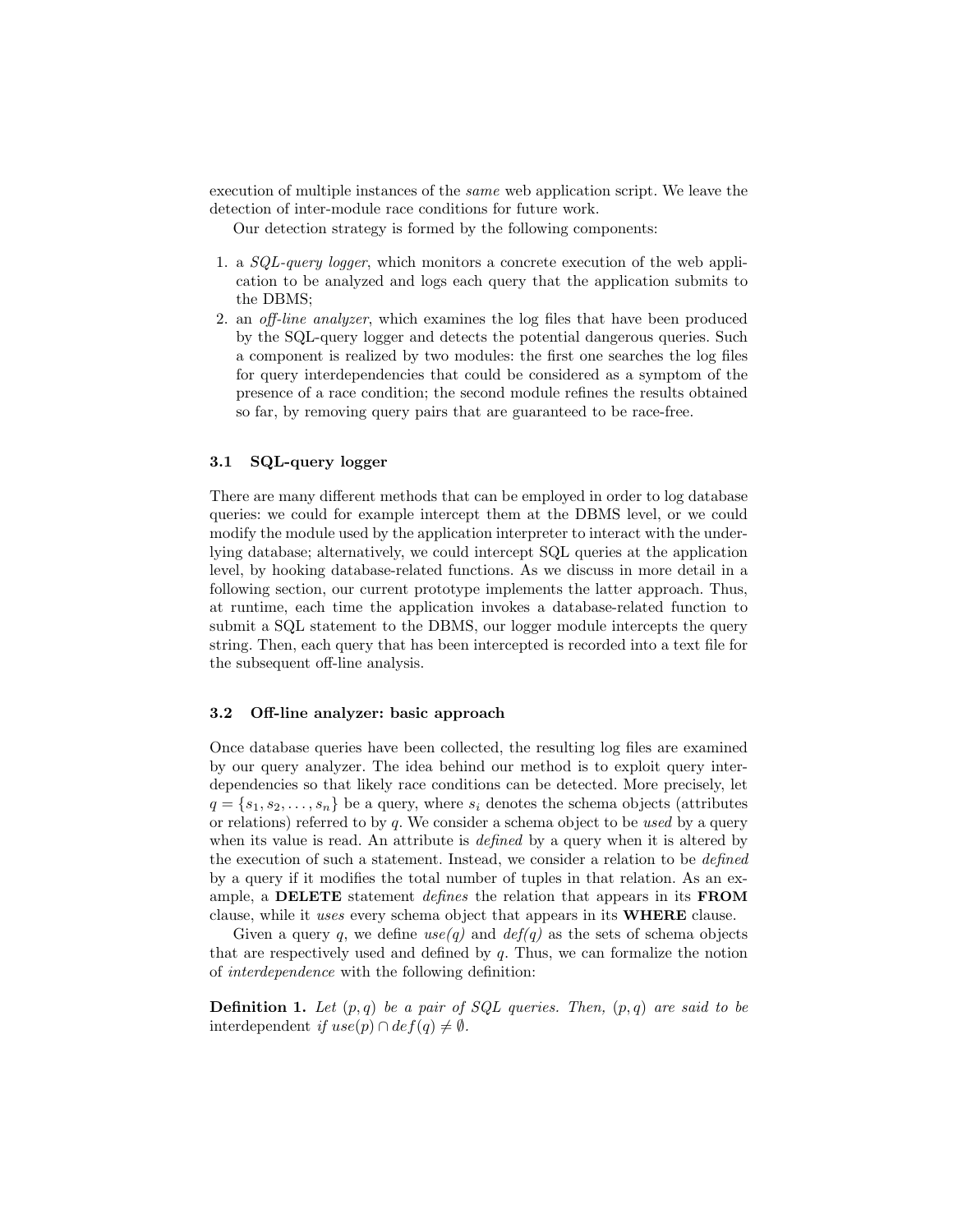**Input:**  $Q = \{q_i, i = 1, 2, \ldots, n\}$ , a list of SQL queries. **Output**:  $R = \{(p, q), p \in Q \land q \in Q\}$ , a list of paired SQL queries that suggest possible race conditions.  $R = \emptyset$ for  $i = 1, 2, ..., n$  do  $q = Q[i]$  $D = def(q)$ for  $j = i - 1, i - 2, \ldots, 1$  do  $p = Q[j]$  $U = use(p)$ if  $D\cap U$  then  $R = R \cup \{(p,q)\}\$ 

Figure 2. Pseudo-code for a simplified version of the detection algorithm.

Our observation is that interdependent queries could give rise to race conditions. Thus, our detection strategy consists in determining a set containing every pair of interdependent queries.

**Definition 2.** Let  $Q = \{q_1, q_2, \ldots, q_n\}$  be a set of SQL queries. We define a total ordering relation  $\langle$  on its elements, such that  $\forall q_i, q_j \in Q, q_i \langle q_j \rangle$  if and only if  $i < j$ , i.e.,  $q_i$  appears before  $q_i$  in the query log.

**Definition 3.** The set  $R$  of interdependent query pairs is defined as:

 $R = \{ (q_i, q_j) \in Q \times Q \mid (q_i < q_j) \wedge (use(q_i) \cap def(q_j) \neq \emptyset) \}.$ 

The algorithm reported in Figure 2 formalizes these notions. The algorithm receives as input a list of SQL statements, gathered dynamically by the query logger and outputs a set of interdependent SQL query pairs  $(p, q)$ . From each of these SQL query pairs, a race condition could arise.

#### 3.3 Off-line analyzer: further heuristics

Some of the query pairs collected with the approach sketched above may represent false positives. Thus, we developed a further module to remove those pairs that are guaranteed to be race-free. Such a module is based on the following heuristics.

WHERE clauses A significant source of false positives are interdependent queries whose relative WHERE clauses always identify disjoint sets of rows. As an example, consider the SQL queries reported in Figure 3: here the application extracts from the Sessions relation the user IDs not yet expired; afterwards, the application removes stale sessions from the database. Apparently, a race is possible between the two queries, because the first one uses the Sessions relation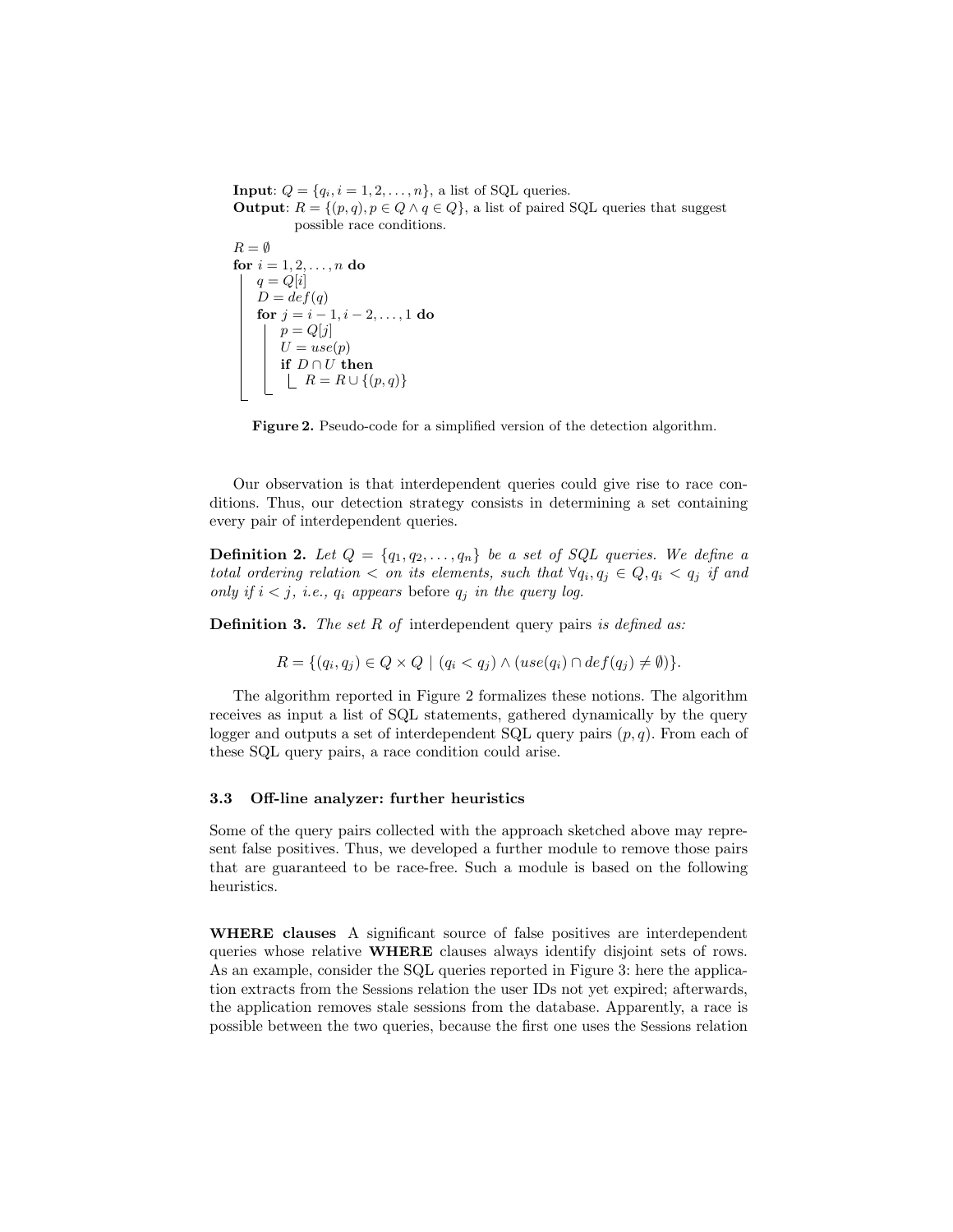SELECT user id FROM Sessions WHERE expiry\_time  $\ge$  = 1195745465;

DELETE FROM Sessions **WHERE** expiry\_time  $<$  1195745465;

Figure 3. An example of two conflicting SQL queries with disjoint WHERE clauses.

(as well as the user id attribute) while the second statement defines it. This is however a false positive, because the intersection of the sets of rows selected by the two statements always corresponds to the empty set. To address this problem we need a method that allow us to assert when two WHERE clauses identify disjoint sets of rows. In such a situation, no race condition could occur between the two queries, even if they are interdependent. In the following discussion, we assume that two queries  $q_1, q_2$  share the same **FROM** clause f but have (possibly) different **WHERE** clauses  $w_1, w_2$ .

A viable approach is to exploit the possibility of dynamically querying the DBMS. Every time we need to assert the disjunction between the sets of rows identified by  $w_1$  and  $w_2$  we can build the statement:

#### SELECT  $*$  FROM  $f$  WHERE  $w_1$  AND  $w_2$

If the set of rows returned by such a statement is not empty, then we can assert that there can be a race between queries  $q_1$  and  $q_2$ . It is worth nothing that if an empty set is returned, then we can only state that no race can occur in the current database instance (i.e. tuples currently contained in each database relation), but we cannot be sure that no race could ever happen.

An alternative approach consists of employing a decision procedure to assert if the sets of rows identified by  $w_1$  and  $w_2$  are actually disjoint. Such a method has the obvious advantage to be able to reason about any possible database instance, and not only about the current one, thus overcoming the major drawback of the previous approach. However, such a method would also introduce a significant overhead due to the use of an external constraint solver. Moreover, it is important to note that the constraint solver would probably not be able to handle some particular SQL constructs, such as LIKE expressions or nested queries. In these situations, the constraint solver would have to behave conservatively, thus reporting that the analyzed queries are not guaranteed to be independent. Nevertheless, in many practical situations this method is still effective.

Note that the constraint solver-based approach and the dynamic query approach are complementary rather than alternative: these two methods can be employed together in order to combine the efficiency of direct DBMS queries with the conservativism of the constraint solver. Every time a race condition is detected, the DBMS can be dynamically queried in order to verify if, in the current database instance, the sets of rows selected by the two WHERE clauses are not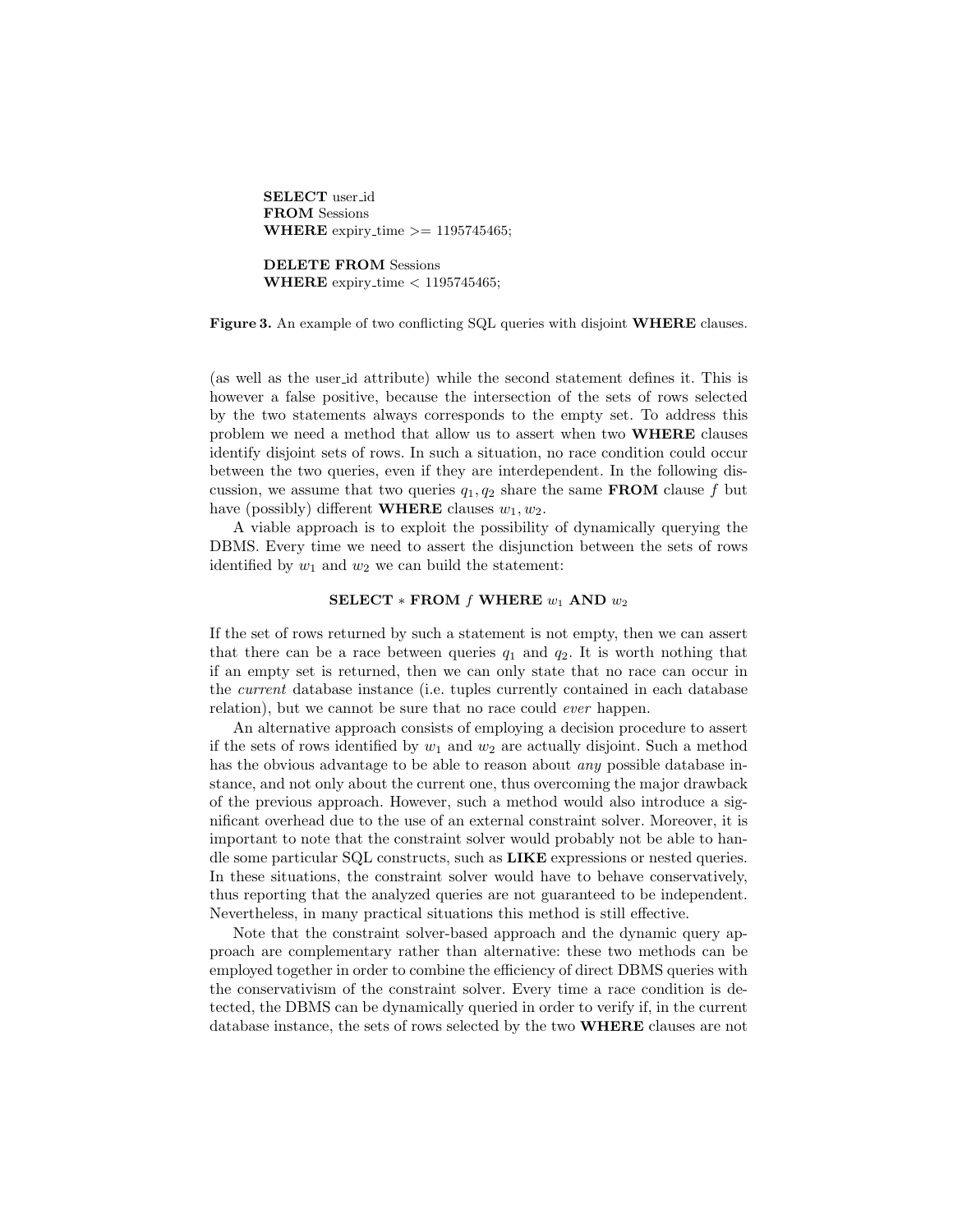disjoint. If these sets of rows turn out to be disjoint in the current database instance, then we can fall back to the less efficient constraint solver-based method, in order to obtain a sound answer.

Attribute-relation bindings Another significant source of false positives is due to the fact that we cannot always accurately deduce the relation an attribute belongs to, by only observing a single SQL query statement. Consider the query SELECT  $a_1$ ,  $a_2$  FROM  $T_1$ ,  $T_2$ . The  $a_1$  attribute could belong either to the  $T_1$ relation or to the  $T_2$  relation. The only thing we can do is to conservatively assume that each attribute could belong to any relation used by the analyzed query. Clearly, this could introduce a number of false positives during race detection. To overcome this limitation, in these cases we allow our race detector to actively query the application database to determine to which relation attributes belong. In the above SELECT statement, our race detector would actively query the underlying DBMS to determine the attributes of the  $T_1$  and  $T_2$  relations, in order to discover which one contains  $a_1$  or  $a_2$ .

Annotations Finally, it is worth nothing that the algorithm presented above does not take into account any explicit synchronization attempt. We discuss this particular design choice during Section 3.5. The main consequence of such a limitation is that our detector will report a race condition even when a solution has been coded around it. Of course, such a behavior would seriously limit the employment of our proposed detection method in the development cycle of real-world applications. The accurate detection of every possible synchronization attempt, without relying on the knowledge of the particular set of synchronization primitives being used, is a complex task. In particular, in our situation this task becomes completely not feasible because we are only observing the interactions between the application and the database, without taking into account any information that could be extracted from the web application's code. For these reasons, we allow the programmer to explicitly specify that the race condition between a pair of SQL queries has already been fixed and should not be reported anymore by including appropriate annotations into those queries. Every annotation starts with the "#!" prefix. The '#' character indicates that the current line contains a comment<sup>1</sup>, so that our annotations will not be processed by the underlying DBMS. The '!' character allows our race detector to discern annotations from normal comments. We support two different annotation types:

- TAG  $\langle name \rangle$  an annotation of this type allows the programmer to unambiguously define a name for a particular SQL query;
- $S$ AFE  $\langle name \rangle$  this annotation type specifies that a race condition between this query and the query with name  $\langle name \rangle$  should not be reported.

<sup>&</sup>lt;sup>1</sup> This is true for MySQL. Should this assumption not be true, it is only a matter of changing the comment character being used.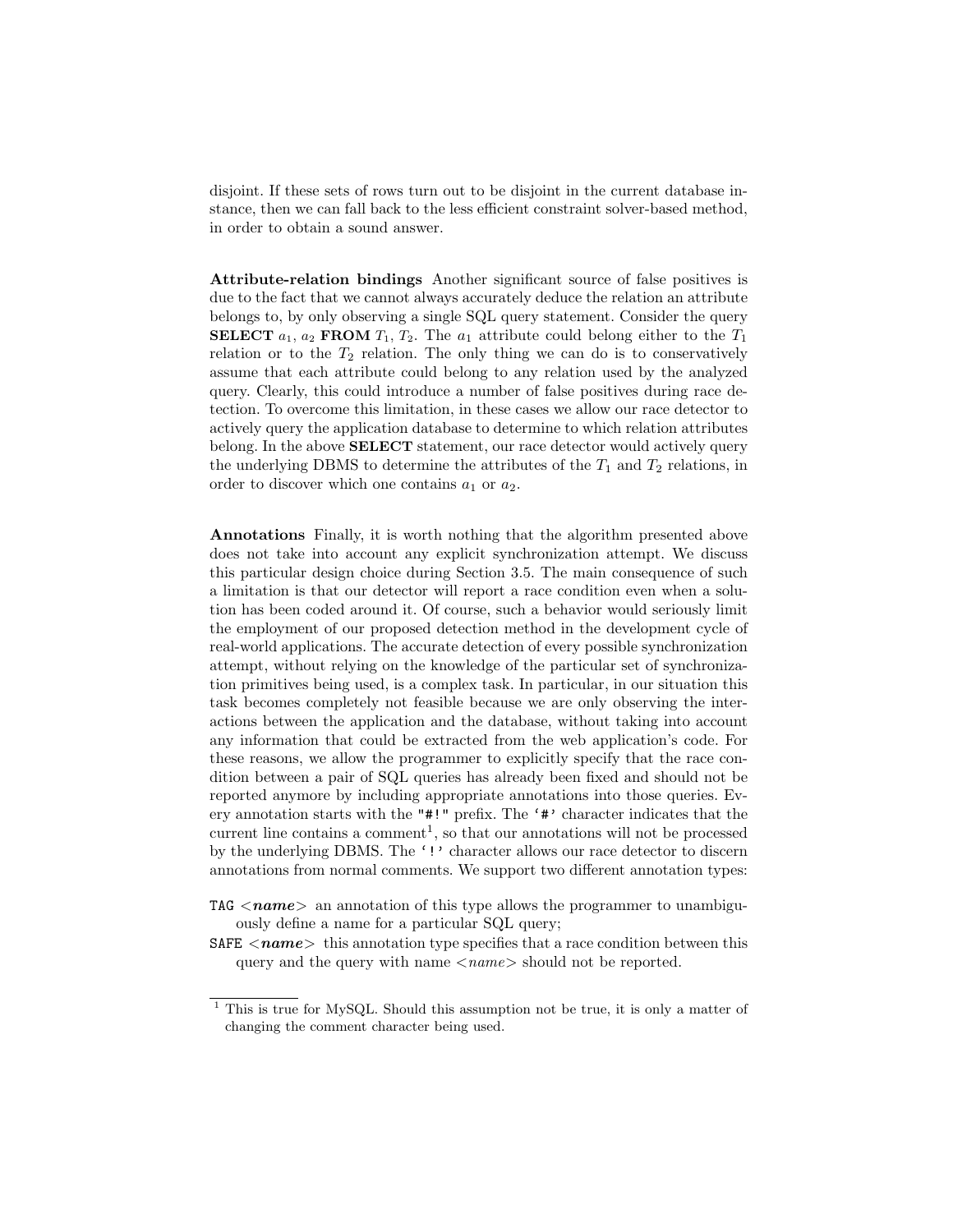#! TAG get all ids SELECT user\_id FROM Users:

 $#!$  SAFE get\_all\_ids DELETE FROM Users **WHERE** user<sub>id</sub> = 10;

Figure 4. An example of SQL queries annotated for suppressing race reports.

As an example, consider the queries reported in Figure 4. The programmer has assigned to the SELECT statement the name get all ids by using the annotation TAG. Then, the report of every race condition that could occur between the first query and the second one has been suppressed with a SAFE annotation. With such annotations, a programmer can easily test his web application with our detector module plugged in, fix the race conditions that are detected and then annotate the concerning queries so that the same races will not be reported again.

#### 3.4 Implementation

We have implemented our detection method in a prototype that handles PHP applications and assumes the MySQL DBMS as their back-end.

The implementation of the query logger module consists of a PHP wrapper procedure around the mysql query() function, so the only preliminary operation required to analyze a web application consists in replacing every call to mysql\_query() with a call to our mysql\_query\_wrapper() function. Many web applications include a class that provides methods for submitting queries to the underlying database, so abstracting the caller from the particular DBMS being used. Thus, in order to integrate the query logger module, only a very limited number of these methods needs to be modified. Notice that even this operation is made completely automatic by a simple script. Our wrapper function logs into a text file every query that has been submitted to the DBMS together with some meta-information, such as the name of the script that issued that query and a dump of the interpreter's call stack. When a race is detected, such meta-information could help the programmer to easily locate the problem.

After the queries generated by a web application have been logged, the log files are sent to our query analyzer module in order to spot possible race conditions. Our query analyzer module consists in roughly 2000 lines of Python code and it implements the detection model discussed in Section 3.2. Our current prototype only lacks of the constraint solver-based method for determining if the sets of rows identified by two database queries are guaranteed to be disjoint. For parsing MySQL statements, the query analyzer leverages the DBIx::MyParsePP PERL module.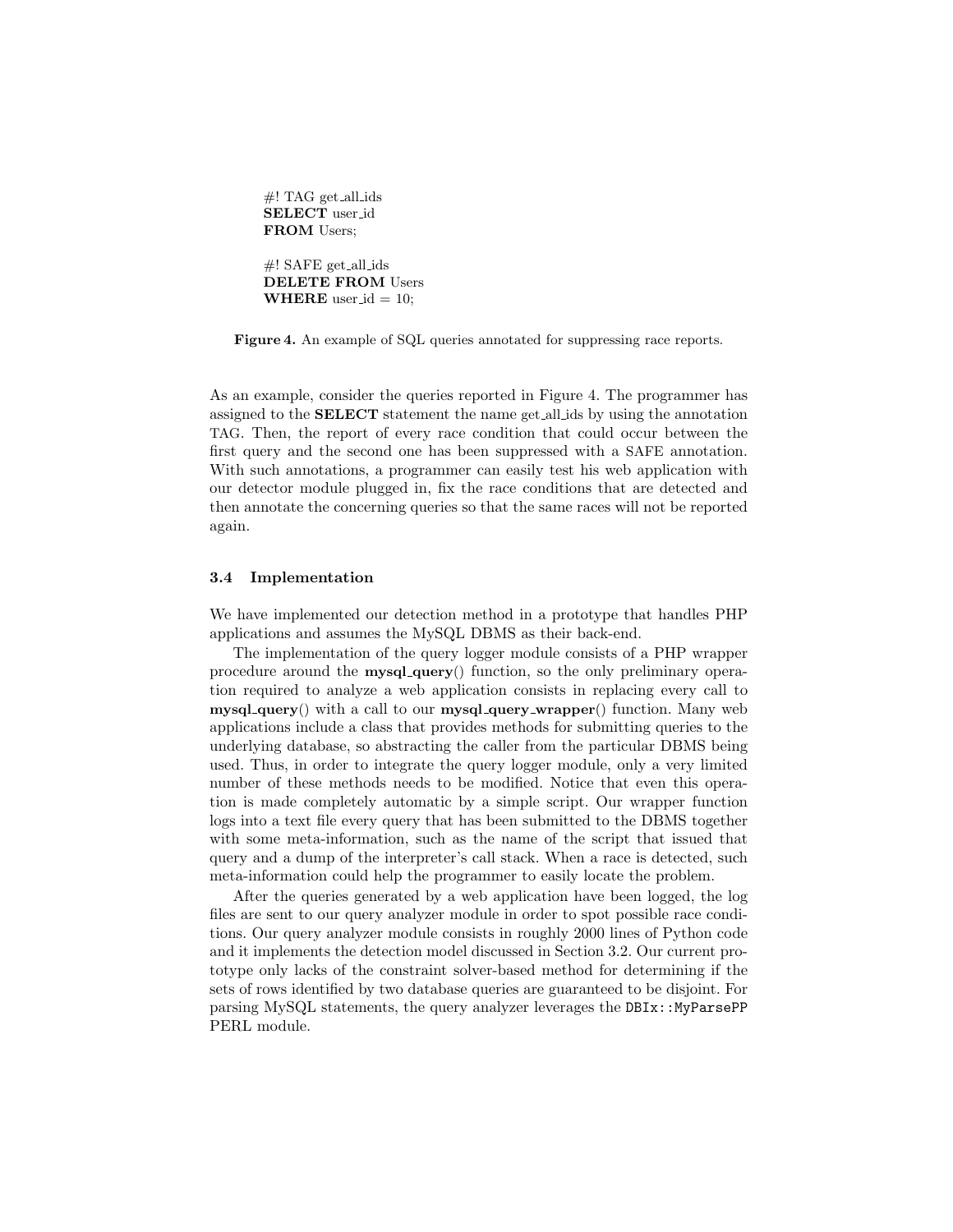#### 3.5 Discussion

The proposed detection algorithm has still some limitations, that can be summarized in the following points:

- Our approach is *completely dynamic*, so it can only reason about a *specific* execution path, i.e. the one that has been covered during the observed execution.
- We have no information about the application's semantics other than the query statements submitted to the DBMS. For example, we do not take into account how data retrieved from the database is manipulated by the application.
- Our detection algorithm does not take into account any synchronization method that the application could adopt in order to avoid concurrency problems.

The first limitation could only be overcomed with the application of static or hybrid analysis techniques over the program's source code: by using static or hybrid methods we would be able to reason about the whole application rather than a single execution path. Unfortunately, the application of static program analysis methods to an interpreted, object-oriented and dynamic-typed scripting language like PHP is far than easy and it would require to deal with very hard problems, as mentioned in [14]. For example, the analysis of PHP applications requires to perform points-to and alias analyses, that are, in general, undecidable problems [15]. The use of program analysis techniques would also allow us to obtain more information about an application's semantics, thus overcoming our second limitation. We leave such improvements for future work.

The last limitation of our detection algorithm concerns the lack of support for synchronization primitives. Rather than a real limitation, this is an explicit design choice. First, at the application level, to the best of our knowledge, PHP does not provide portable synchronization primitives that are suitable for our needs. For example, PHP supports the **flock**() function that implements a portable file locking mechanism, that can be used for synchronization and mutual exclusion purposes. However, as stated in the PHP manual [16], on some operating systems flock() is implemented at the process level, and, on multi-threaded web servers such as Apache, multiple PHP requests can be executed as multiple threads of the *same* process, so making  $flock()$  completely ineffective. Moreover,  $flock()$ blocks the caller until the file lock is released unless the LOCK NB flag is specified. However, this option is not currently supported on Windows systems. PHP does provide wrappers for the System V IPC functions, but this feature is not enabled by default and is not available at all on Windows platforms. Second, at the database level, the available synchronization primitives are highly DBMSdependent and often too coarse grained. As an example, MySQL, probably the most widely used open source database, supports LOCK and UNLOCK statements that provide a relation-level locking mechanism. However, such a granularity is often too coarse to be adopted in heavy-loaded web applications. MySQL also supports ACID transactions with row-level locking, but this feature is not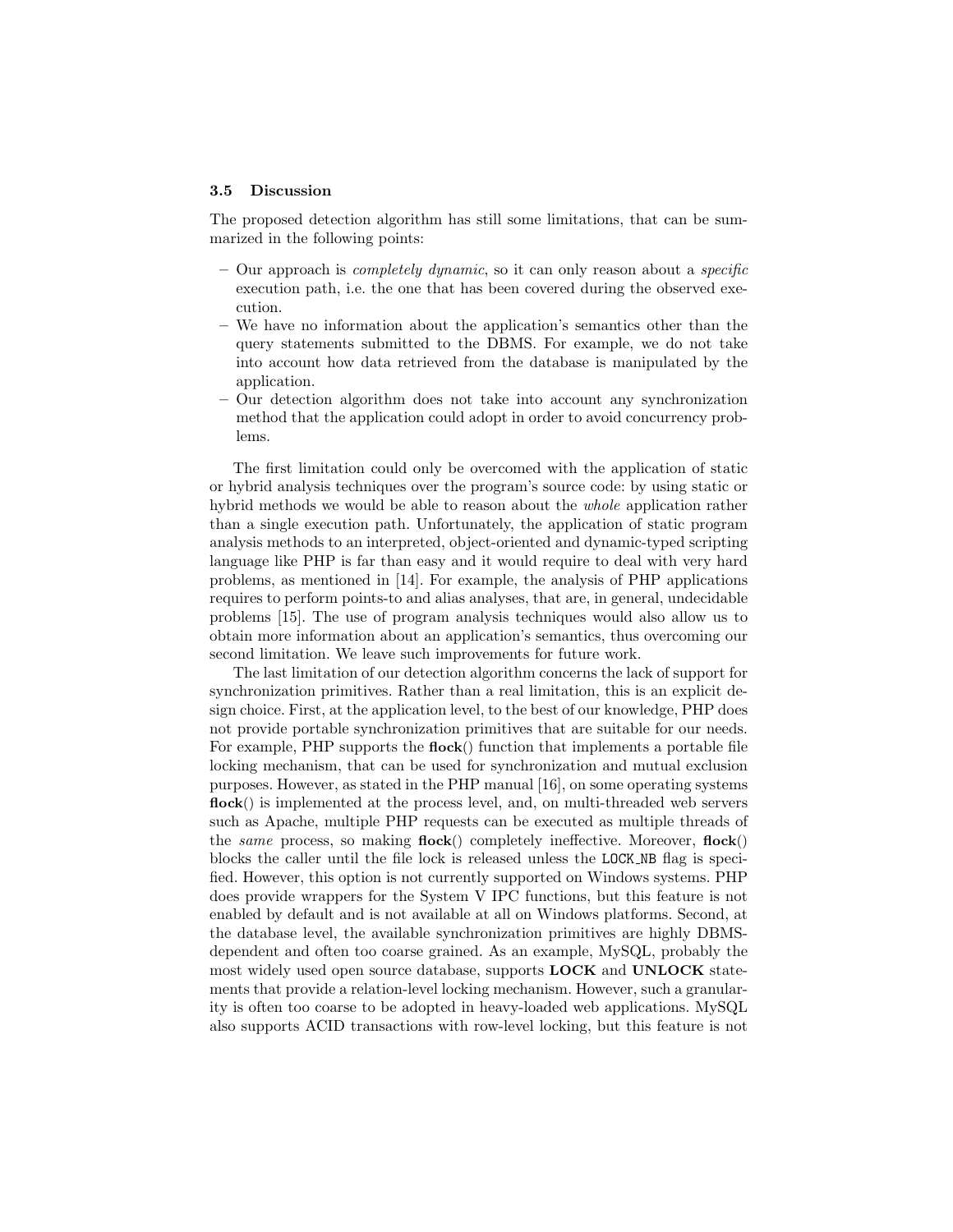| Application     | Category      | Queries | Time      | FP | TР    |
|-----------------|---------------|---------|-----------|----|-------|
| Joomla! 1.5RC4  | CMS           | 4086    | $90.92$ s |    | 55(2) |
| phpBB3.0.0      | forum         | 2236    | 43.09 s   |    | 35(4) |
| WordPress 2.3.2 | blog/CMS      | 3638    | $47.04$ s |    | (4)   |
| Zen Cart 1.3.8a | shopping cart | 35194   | 1622.39 s |    |       |

Table 1. Evaluation of the detection method. FP: False Positives; TP: True Positives (security relevant true positives are reported in brackets). Note that these results have been obtained without using the annotations supported by our system.

available when using MyISAM, the default storage engine. A more suitable mechanism is the GET LOCK() function[17]: it can be used to simulate record locks by creating named locks. If a name has been locked by one client, GET LOCK() blocks any request by another client for a lock with the same name. This allows clients that agree on a given lock name to use the name to perform cooperative advisory locking. Locks maybe released by calling RELEASE LOCK().

While there are suitable solutions, these can be used only by programmers that are conscious of the concurrency issue and they require them to code explicitly a synchronization policy. Moreover, the penalty due to the use of synchronization constructs is not always acceptable, because it could drastically reduce the performances of the web application. Thus, we found that synchronization primitives are rarely used in web applications and in our experiments the lack of support for them has not raised the false positive rate. Moreover, the few synchronization attempts we found at the PHP level, have actually been made completely ineffective by the underlying storage engine.

#### 3.6 Evaluation

To prove the effectiveness of our approach in detecting vulnerabilities, we ran our prototype tool on some real word open-source web applications. Of course, the main problem in evaluating our prototype (as with any other dynamic analysis tool) concerns gathering relevant execution traces: the ability of our approach to detect previously unknown race conditions heavily depends on the path coverage rate obtained during the query logging phase. In our experiments, we tried to stimulate the web applications being analyzed as if it was used by a typical user. For example, with forum applications we tried to login by supplying both correct and wrong credentials, we added new users, read some topics, created new topics and polls, sent instant messages to other users, and so on.

We ran our detector on a Linux machine with a dual-core 2.0 GHz Pentium processor and 1GB RAM. In Table 1 we summarize some of the results we obtained during our experiments. The time required to analyze the application's log file of queries is very large, but more than 95% of the whole execution time is spent while parsing SQL statements. Such an overhead is primarily due to the inter-process interactions between our Python detector and the external Perl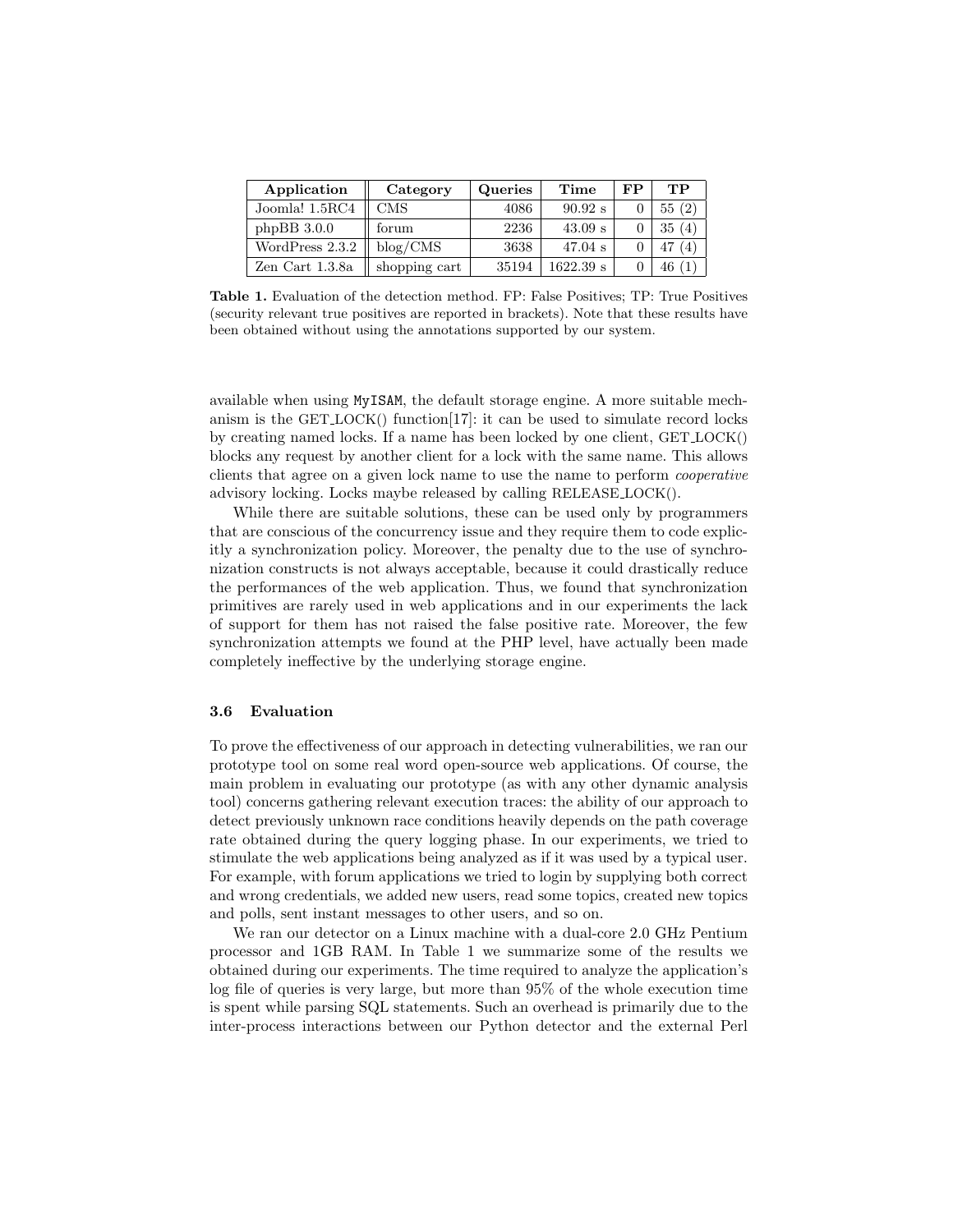SQL parser. The runtime overhead for logging SQL queries is negligible and not reported in Table 1. As we already discussed during previous sections, not every race condition we found was actually security relevant. However, we believe the number of security relevant races we found together with the absence of false positives prove the effectiveness of our detection method.

We can briefly summarize some of the vulnerabilities we run into in the following categories:

- multiple users Almost every application we analyzed was found to be vulnerable to a race condition on user uniqueness: a malicious user could register multiple accounts with the same username, thus bypassing application's checks. Of course, the security impact of this vulnerability is highly application-dependent. As an example, it could allow an attacker to take advantage multiple times of a one-time bonus granted by a unique token.
- brute forcing Some applications (e.g., phpBB3), in order to prevent brute forcing attacks, check if the user that is trying to log in has already performed too many login attempts. The procedure used to perform this operation contains a race condition vulnerability that could allow a malicious user to bypass the application's attempts to limit brute forcing password attacks. Depending on the application's logic, such a vulnerability could allow an attacker to perform just a limited number of additional attempts (e.g., when the application ensures that  $tries <$  MAX\_TRIES), or to completely circumvent application's checks (e.g., when a brute force attack is reported only if  $tries = MAX\_TRIES$ ).
- multiple poll votes Web forums and CMSs often implement polls. The applications try to assure that each user does not submit multiple votes to the same poll, but every program was found to be subject to a race that allows a user to vote multiple times by submitting parallel vote requests.
- topic flooding phpBB3 and WordPress include an anti-flooding feature that forces a user that has just submitted a message to wait a couple of seconds before writing another post. Unfortunately, even this control can be easily circumvented by an attacker because of a synchronization issue.

It worths noting that in the web applications we analyzed we have met very few synchronization attempts. Unfortunately, even in these cases we have been able to find concurrency problems. This confirms that programmers are not aware of the actual impact of race conditions on web-based applications.

## 4 Countermeasures

Before concluding our paper, in this section we introduce some countermeasures a programmer could employ in order to hamper exploitation attempts.

Probably, the most obvious solution is to completely prevent any concurrency issue by forcing the web server to serve just one client request at a time. Unfortunately, such an approach is typically too drastic and not applicable at all, as it seriously limits the overall efficiency of the whole web-based application.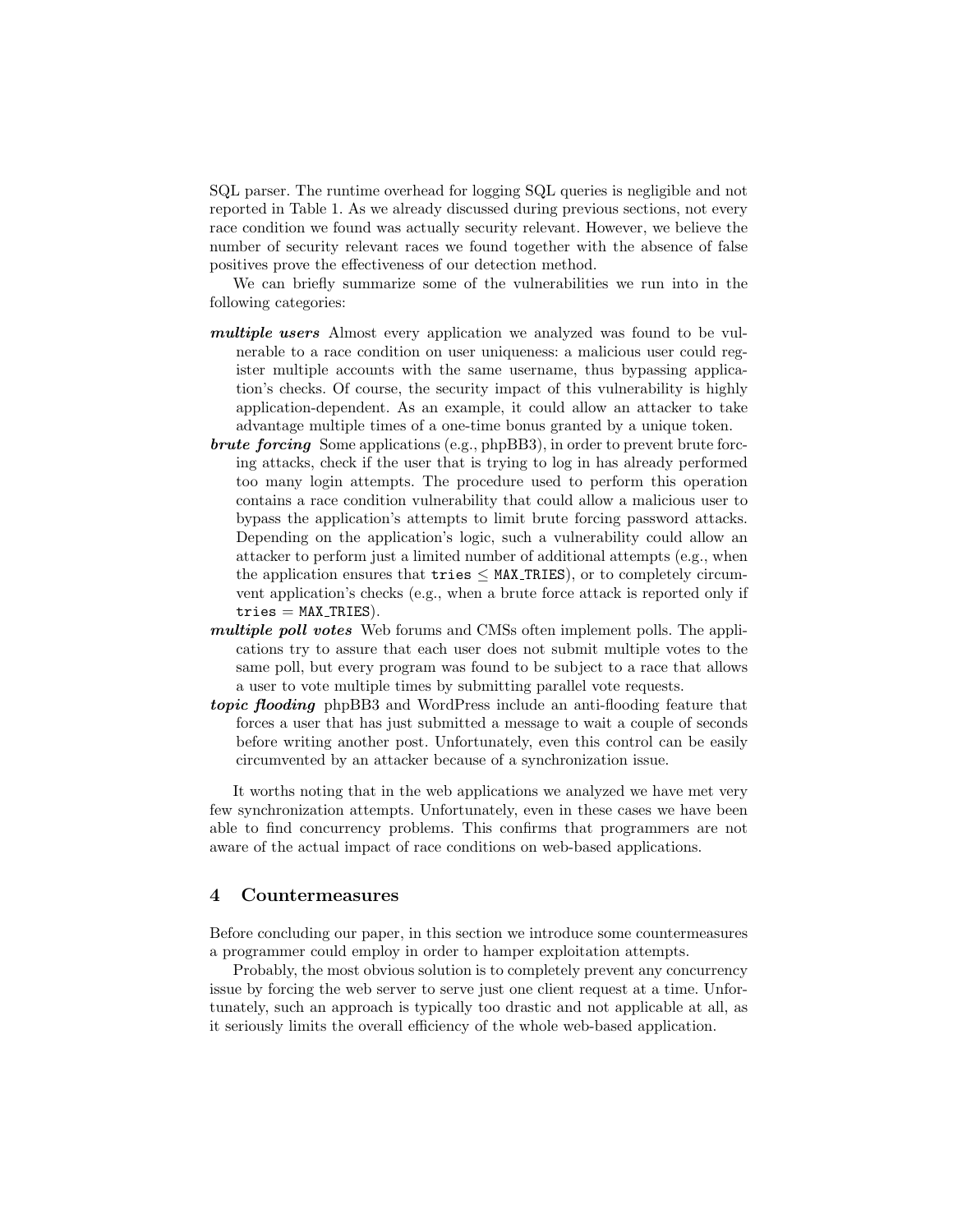Another approach consists in employing some application-level or databaselevel synchronization primitives in order to explicitly serialize the accesses to an application's critical regions. As we already discussed, many of these primitives often hide some subtle platform-specific details that a programmer should accurately consider before deploying his web-based application; otherwise just the migration of the application towards a different server could alter his behavior and introduce new vulnerabilities. During Section 3.5 we pointed out the limitations of PHP/MySQL environments. Obviously, different frameworks could surely offer more efficient and fine-grained locking statements (e.g., row-level database relation locking), but this typically comes at the cost of less efficiency or more resource-consumption.

For example, a table-level locking solution will surely be too coarse grained if applied to the code snippet reported in Figure 1: here the requested transaction could take some time to be executed, thus the application cannot be constrained to serve just a single client for all that time. In this situation, an alternative solution that does not require fine-grained locking primitives consists in moving the UPDATE statement just before the execution of the requested transaction, then lock the table before the first SELECT query and unlock it both after the UPDATE statement and in the else branch. This solution is a simple twophase commit algorithm that requires an additional error handling procedure: the credit is immediately withdrawn from the balance and must be restored if the transaction fails.

Thus, the effectiveness and the efficiency of a synchronization solution is highly application dependent. Automatically fixing race conditions by introducing appropriate locking statements, without affecting the efficiency of the whole application, is surely a rather complex task. In fact, it would be quite simple to blindly insert locking statements around a supposed critical region, but it would be significantly harder to do so also avoiding deadlocks and without reducing the performances of the web-based application. We plan to investigate on similar automatic techniques in future work.

# 5 Related Work

Race conditions are probably one of the oldest software problems and their implications have extensively been discussed in literature [7]. There has been a substantial amount of research work on the detection of this kind of concurrency problem, both for debugging and for security purposes. To the best of our knowledge, this paper is the first one to focus on the implications of race conditions on web-based application, so in the present section we will discuss alternative solutions directed toward traditional (i.e. non web-based) applications.

Static analysis. Many static race detectors perform compile-time analyses over a program's source code in order to detect if a race condition could occur in any possible program execution [18,19]. Other approaches [20,21] modify a programming language's type system so that the resulting language is guaranteed to be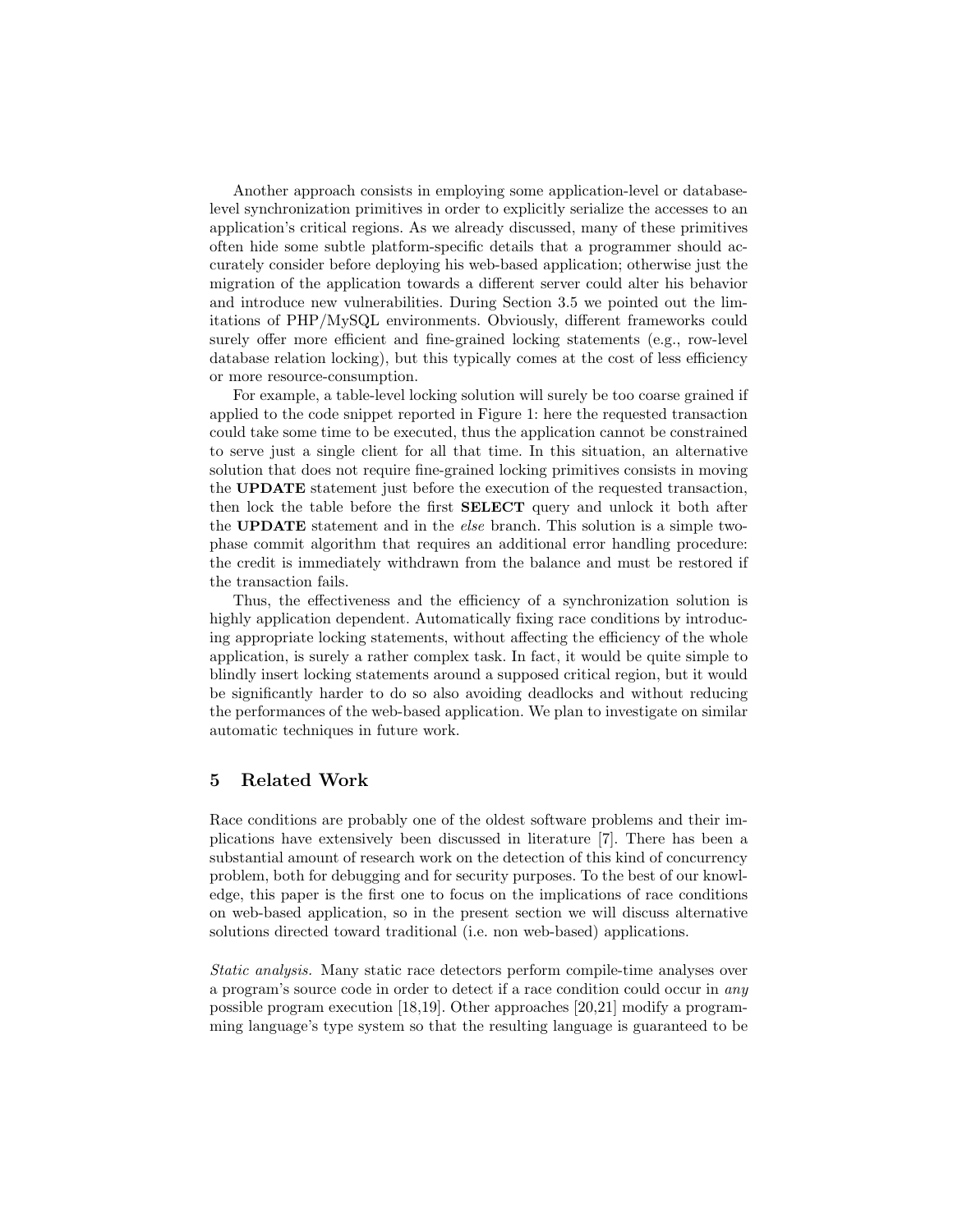race-free. Usually, the major drawback of these tools is an high false positive rate: by reasoning over an application's source code without running it, these approaches are often forced to make some conservative assumptions about possible thread interleavings that could occur at run-time. Moreover, often static methods require a substantial amount of annotation code in order to suppress false positives.

Dynamic analysis. Dynamic methods work by instrumenting and executing a program. These tools are typically easy to use and are more accurate than static methods, as they can observe a concrete execution of the application. On the other side, they are not sound: dynamic approaches can only assert the presence of a synchronization issue on a program path that has been executed, but they cannot prove the absence of race conditions. Several methods [22,23] are based on the dynamic computation of Lamport's happens-before relation [24], that outputs a partial ordering on program statements. Other methods [25,26] use locksetbased analysis [27], that stem from the assumption that race conditions occur because a programmer forgot to protect a shared variable with an appropriate lock. Basically, each shared variable is associated with a *lockset* that contains locks held during accesses to this variable; if a lockset becomes empty, then a race condition could occur. Some approaches [28,29] have also been proposed that blend together the advantages of both these techniques. Finally, another dynamic method [30] aims to prevent the exploitation of race condition vulnerabilities on filesystem operations, by keeping track of possible interferences between the actions performed by different processes: if a filesystem operation is found to be interfering with another one, then the corresponding process is temporarily suspended.

Model checking. Model checking is a powerful formal verification technique that has also been applied to the detection of concurrency problems [31]. A model checker receives as input a simplified version of an application's source code and exhaustively explores its execution states, searching for possible violations of some asserted conditions. For example, some model checking tools have already been proposed to analyze concurrent Java programs for synchronization issues [32]. Unfortunately, the application of model checking to large software systems is still problematic. Moreover, often a significant effort is required in order to build the simplified model to be supplied to the analysis tool.

Our proposed detection strategy can surely be classified as a completely dynamic detection method. However, the web environment shows some peculiarities that lead to rather different problems than the ones discussed in the aforementioned works. In fact, currently web programmers are not aware of the implications of the lack of proper synchronization on their applications, while traditional concurrent programs are actually written with synchronization in mind. Thus, the approaches discussed above are mainly focused on analyzing the correctness of a programmed synchronization policy. Instead, our work aims to make explicit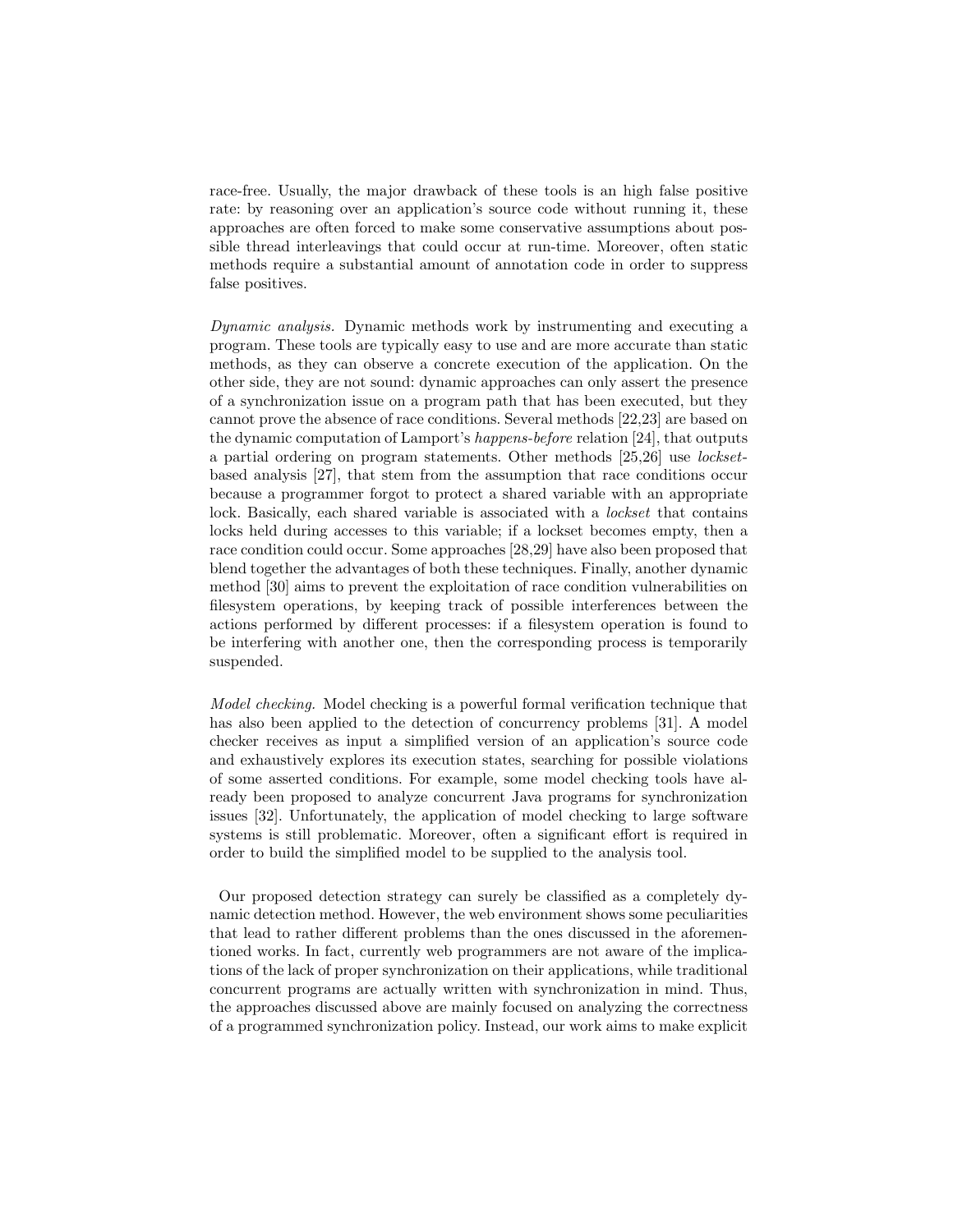the implicit interactions among different instances of a sequential code that can be executed concurrently.

# 6 Conclusions

In this paper we discussed race conditions in web applications. Race conditions are a well-known security problem, but their impact on web-based programs has not been explored sufficiently. We showed that, by exploiting unforeseen interactions between different script instances, a malicious user could be able to alter the behavior of a web application as it was intended by the programmer. We further deep our analysis in order to investigate concurrency issues that could arise because of the interactions between different instances of the same application script when accessing to a SQL-enabled relational database. We proposed a dynamic detection method that allowed us to locate several security-relevant race conditions even in mature and well-tested web applications.

In the future, we plan to refine our detection method by considering how instances of different web application scripts could affect each others. Moreover, we will improve our detection strategy by extracting some additional information from the application through the employment of more sophisticated program analysis techniques, thus overcoming some of the limitations discussed during Section 3.5. Finally, as web programmers will get aware about concurrency problems, they will surely start to try to solve these issues by using some synchronization primitives. So, we plan to improve our analyses to include support for validating their use.

## 7 Acknowledgments

The authors would like to thank Lorenzo Cavallaro and the anonymous reviewers for their useful suggestions and comments on this paper.

# References

- 1. NCSA Software Development Group: The Common Gateway Interface. (1995)
- 2. Kunze, M.: Let there be light. LAMP: Freeware web publishing system with database support. c't 12 (1998) 230
- 3. Cova, M., Felmetsger, V., Vigna, G.: Vulnerability Analysis of Web Applications. In Baresi, L., Dinitto, E., eds.: Testing and Analysis of Web Services. Springer (2007)
- 4. Symantec Inc.: Symantec internet security threat report: Volume XII. Technical report, Symantec Inc. (sep 2007)
- 5. Halfond, W.G., Viegas, J., Orso, A.: A Classification of SQL-Injection Attacks and Countermeasures. In: Proceedings of the IEEE International Symposium on Secure Software Engineering, Arlington, VA, USA (March 2006)
- 6. CERT: Advisory CA-2000-02: Malicious HTML Tags Embedded in Client Web Requests (2002)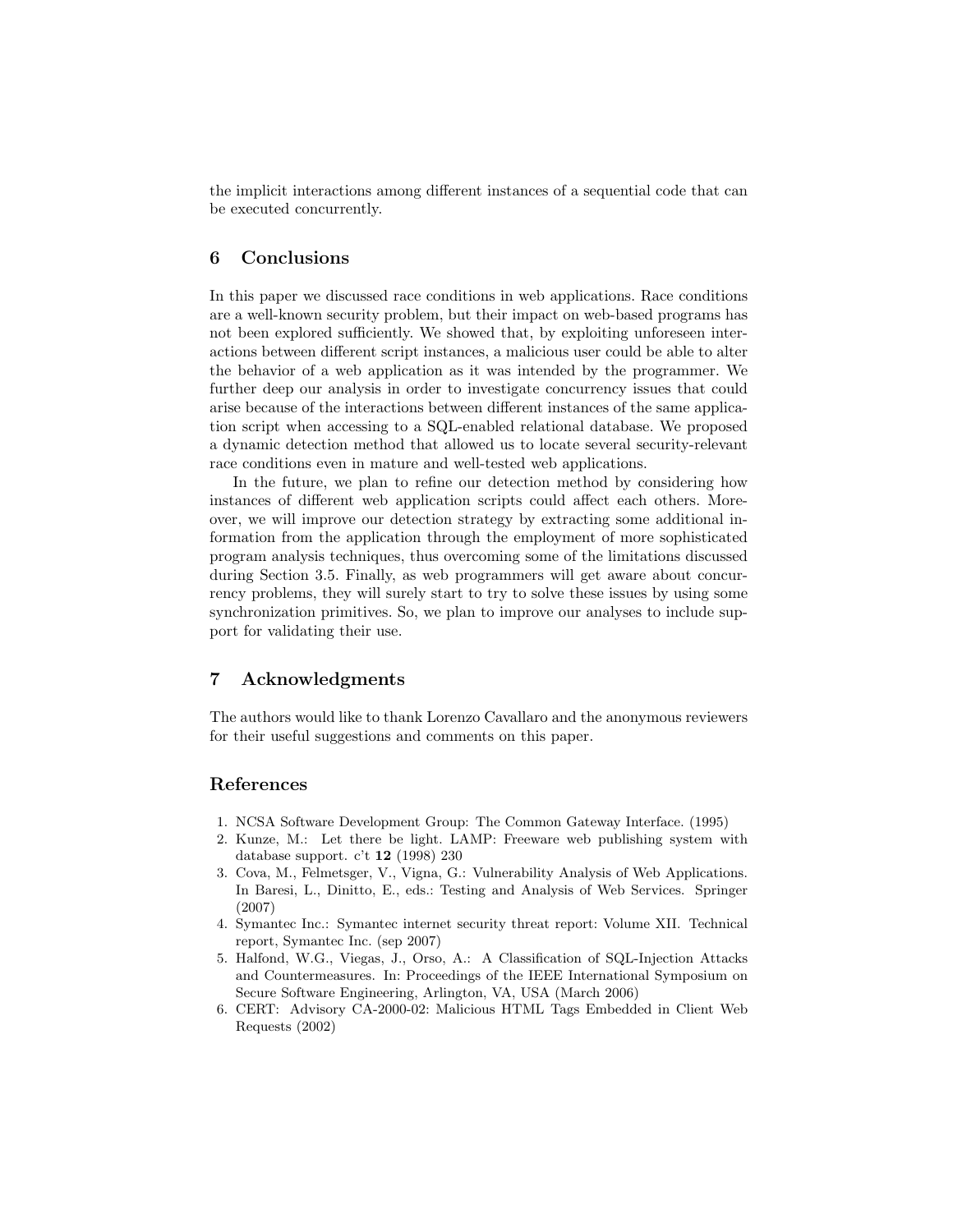- 7. Netzer, R.H.B., Miller, B.P.: What are Race Conditions?: Some Issues and Formalizations. ACM Letters on Programming Languages and Systems 1(1) (1992) 74–88
- 8. Dean, D., Hu, A.J.: Fixing races for fun and profit: How to use access(2). In: Proceedings of the 13th conference on USENIX Security Symposium. (2004)
- 9. Borisov, N., Johnson, R., Sastry, N., Wagner, D.: Fixing races for fun and profit: How to abuse atime. In: Proceedings of the 14th conference on USENIX Security Symposium. (2005)
- 10. Bishop, M., Dilger, M.: Checking for race conditions in file accesses. Computing Systems 2(2) (1996) 131–152
- 11. Abbott, R.P., Chin, J.S., Donnelley, J.E., Konigsford, W.L., Tokubo, S., Webb, D.A.: Security analysis and enhancements of computer operating systems
- 12. phpBB Group: phpBB
- 13. Joomla! Core Team: Joomla!
- 14. Jovanovic, N.: Web Application Security. PhD thesis, Technical University of Vienna (July 2007)
- 15. Hind, M.: Pointer analysis: Haven't we solved this problem yet? In: 2001 ACM SIGPLAN-SIGSOFT Workshop on Program Analysis for Software Tools and Engineering (PASTE'01). (2001)
- 16. PHP Documentation Group: PHP Manual. [Online; accessed 23-November-2007].
- 17. MySQL AB: MySQL Reference Manual. Online at http://dev.mysql.com/doc/refman/5.0.
- 18. Sterling, N.: WARLOCK A static data race analysis tool. In: Proceedings of the Usenix Winter 1993 Technical Conference. (1993) 97–106
- 19. Engler, D., Ashcraft, K.: RacerX: Effective, Static Detection of Race Conditions and Deadlocks. In: Proceedings of the Nineteenth ACM Symposium on Operating Systems Principles. (2003) 237–252
- 20. Flanagan, C., Freund, S.N.: Type-based race detection for Java. ACM SIGPLAN Notices 35(5) (2000) 219–232
- 21. Boyapati, C., Rinard, M.: A parameterized type system for race-free java programs. In: Proceedings of the 16th ACM SIGPLAN conference on Object oriented programming, systems, languages, and applications. (2001) 56–69
- 22. Dinning, A., Schonberg, E.: An empirical comparison of monitoring algorithms for access anomaly detection. In: Proceedings of the Second ACM SIGPLAN Symposium on Principles & Practice of Parallel Programming. (1990) 1–10
- 23. Ronsse, M., Bosschere, K.D.: RecPlay: A fully integrated practical record/replay system. ACM Transactions Computer Systems 17(2) (1999) 133–152
- 24. Lamport, L.: Time, clocks, and the ordering of events in a distributed system. Communications of the ACM  $21(7)$  (July 1978) 558–565
- 25. Choi, J.D., Lee, K., Loginov, A., O'Callahan, R., Sarkar, V., Sridharan, M.: Efficient and precise datarace detection for multithreaded object-oriented programs. ACM SIGPLAN Notices 37(5) (May 2002) 258–269
- 26. Cheng, G.I., Feng, M., Leiserson, C.E., Randall, K.H., Stark, A.F.: Detecting data races in Cilk programs that use locks. In: Proceedings of the 10th Annual ACM Symposium on Parallel Algorithms and Architectures. (1998) 298–309
- 27. Savage, S., Burrows, M., Nelson, G., Sobalvarro, P., Anderson, T.E.: Eraser: A dynamic data race detector for multithreaded programs. ACM Transactions on Computer Systems 15(4) (1997) 391–411
- 28. Yu, Y., Rodeheffer, T., Chen, W.: RaceTrack: Efficient detection of data race conditions via adaptive tracking. Technical report, Microsoft Research (April 2005)